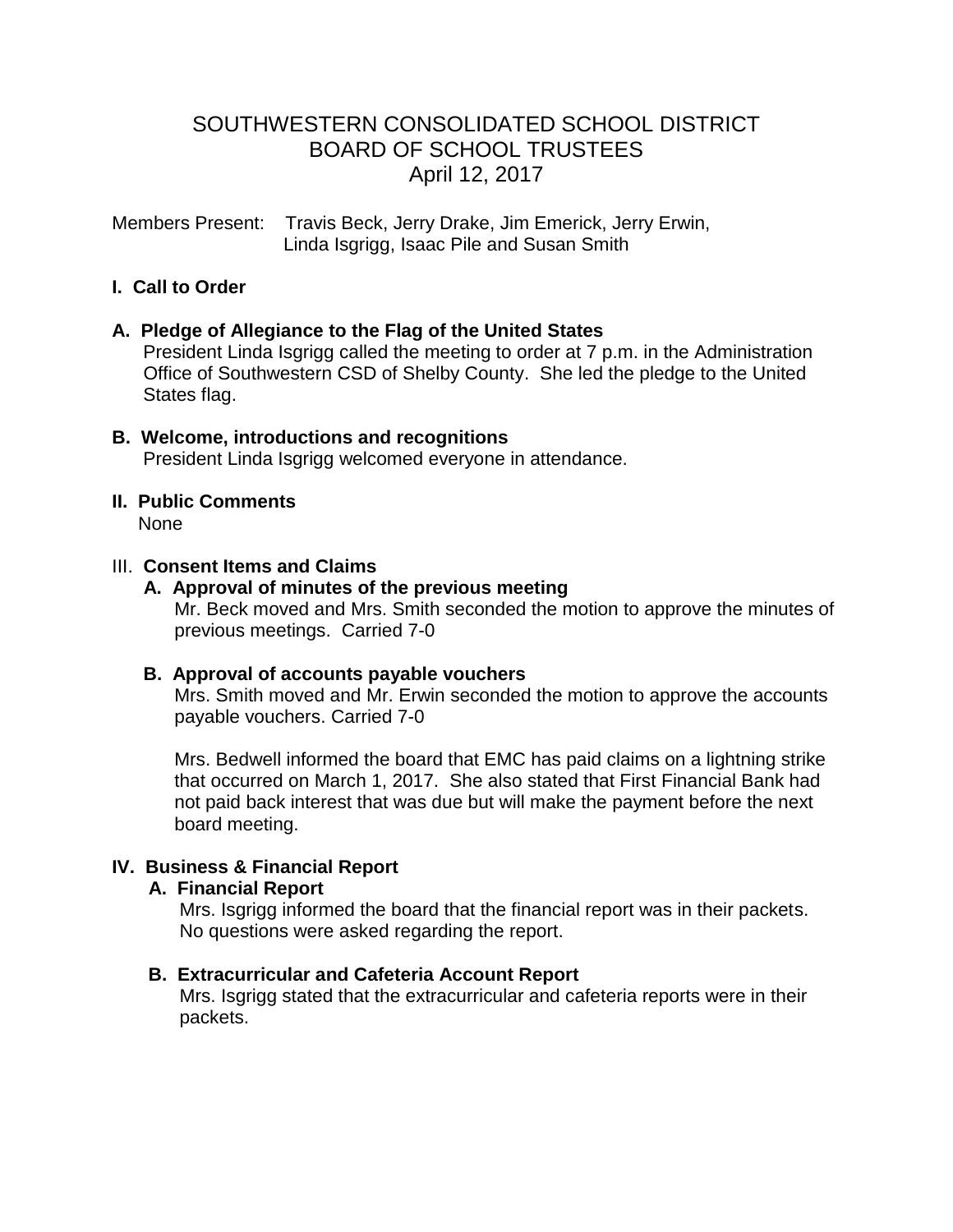## **V. New Business**

## **A. Recommend acceptance of the following donations**

- \$164.50 from the Athletic Boosters for winter athletic awards
- \$50.00 from Mt. Auburn Christian Church for the Spartan Cupboard
- \$100.00 from Mike and Paula Cochran for the FFA.

Mr. Emerick moved and Mrs. Smith seconded. Carried 7-0

## **B. Recommend the acceptance of grants**

• \$500.00 from the Southwestern Hometown Community Fund for the C.A.R.E. Club

Mr. Emerick moved and Mrs. Smith seconded. Carried 7-0

## **C. Recommend approval of out-of-state and/or overnight field trips**

Grades 6-12 bands and choirs to King's Island in Mason, Ohio on May 13, 2017

Mr. Erwin moved and Mrs. Smith seconded. Carried 7-0

## **D. Recommend approval of out-of-state and/or overnight professional development**

- Mrs. Bedwell and Mrs. Thopy to IASBO Annual Conference in Ft. Wayne, IN on May 11 & 12, 2017
- Dr. Maurer to South Central Study Council in Nashville Indiana on June 21- 23.

Mr. Erwin moved and Mrs. Smith seconded. Carried 7-0

## **E. Recommend approval of the 2017-18 lunch prices**

Dr. Maurer recommended the approval of the 2017-18 lunch prices at Southwestern Elementary \$2.80 and Southwestern High School \$2.90.

Mr. Erwin moved and Mrs. Smith seconded. Carried 7-0

 There was some discussion about the procedures for students that do not have lunch money. Dr. Maurer stated that Southwestern will let the student charge a regular lunch. Mrs. Elliott will speak to the parent if the account continues to have a deficit. Then the Principal and Dr. Maurer become involved if the account continues to be at a deficit. Dr. Maurer stated that textbook rental works the same way; if the textbook money isn't paid after the principal becomes involved, then the charge is taken to small claims court.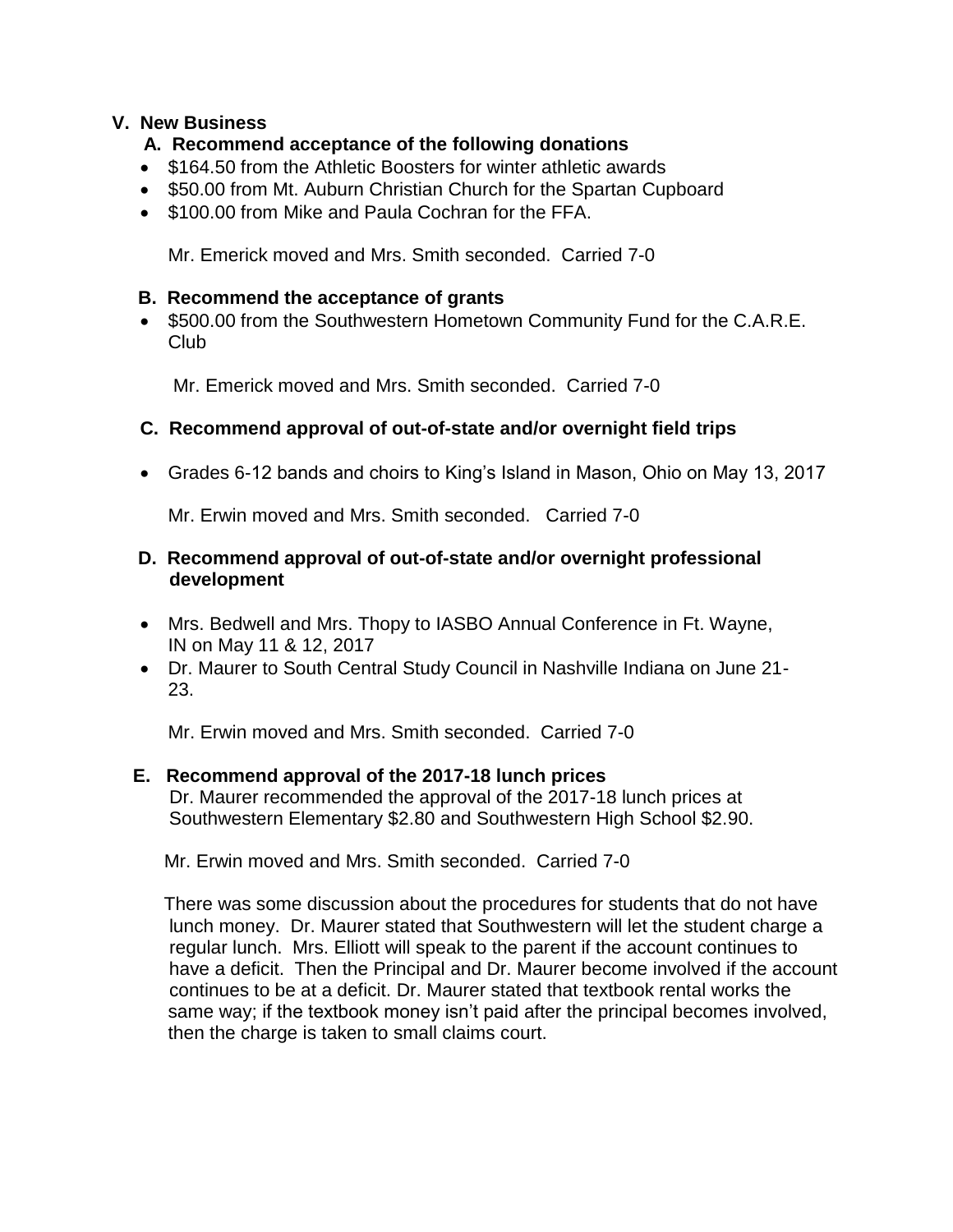Mr. Beck asked if Mrs. Elliott had moved to the new cafeteria software system and Dr. Maurer said that she had but would not fully move everything over until the summer.

#### **F. Recommend approval of fundraisers**

Proposed fundraisers were presented to the school board.

Mr. Erwin moved and Mrs. Smith seconded. Carried 7-0

Mrs. Isgrigg asked about selling food fundraisers at school. Dr. Maurer said that food fundraisers must meet specific guidelines to be sold during school hours but can only be sold after the school day is over.

#### **G. Other**

## **Recommend approval to post an IREAD-3 Remediation Position**

Dr. Maurer asked that the board approve the posting of an IREAD-3 remediation position for a total of 10 hours (8 hours of instruction and 2 hours of plan time) at \$20.00 per hour.

Mr. Beck moved and Mr. Emerick seconded. Carried 7-0

## **VI. Reports & Presentations**

## **A. Principal Reports**

Mr. Chase informed the board that Mr. Fortune has been working on his administrative license and that he was required to put a high school accountability project together. Mr. Fortune's accountability project was the development of a career fair. Mr. Chase also said that students from the Landscaping Class presented ideas for campus improvement. He said they had done their research and knew the cost of the project and were very well prepared. Mr. Chase said that he would like to see projects like these be part of the school grade. Then, Mr. Chase shared with the board a portion of Kendall Mangrum's essay, "What it Means to be a Spartan".

 Mr. Edwards told the board that 37 future kindergarten students signed up during Preschool/Kindergarten Roundup. He said that was a slide show presentation for parents with a question and answer time. He also stated that students were given backpacks and t-shirts. Mr. Edwards said that the teachers made a great impression.

Mr. Edwards also stated that ISTEP begins on Monday, April 17<sup>th</sup> through May 4<sup>th</sup>. Mr. Edwards also informed the board that on Saturday, April 22<sup>nd</sup> the Sparnival will be held from 11 a.m.-4 p.m.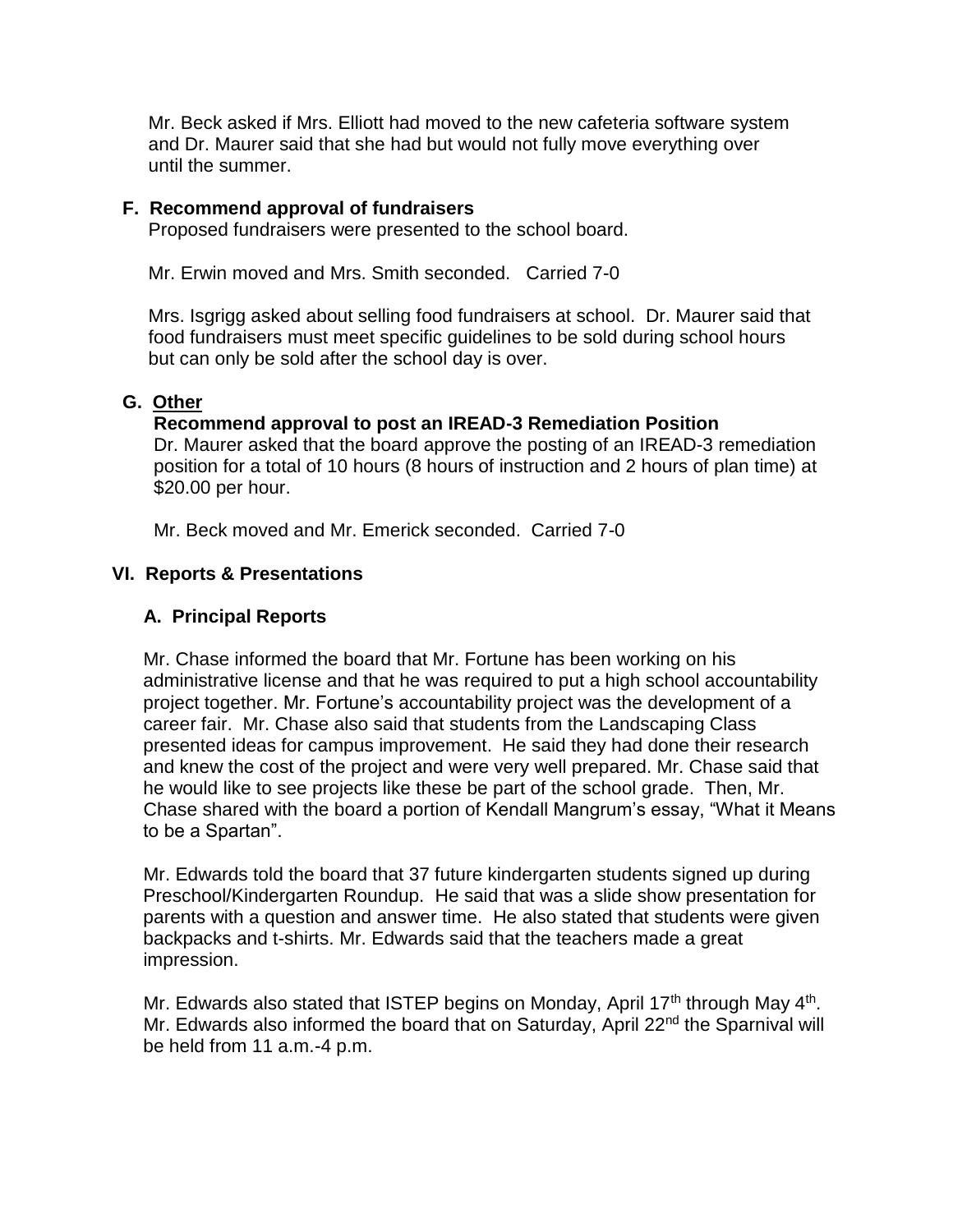## **C. Superintendent Report**

 Dr. Maurer mentioned that the Landscaping class was going to put pavers around the flagpole. She was impressed with their presentation and the pride they had in having their school look good. Dr. Maurer also informed the board that tomorrow afternoon a group of our teachers and administrators will meet to identify high ability students. Dr. Maurer informed the board of the Scholarship Cook-off at The Strand on Friday evening where two of the four participates would be Southwestern students.

## **B. Facilities/Maintenance Director Report**

Mr. Cooper, Facilities Director, asked the board for help to determine what steps should be taken to resurface the parking lot. One option was for Commonwealth to take core samples at the cost of \$19,200.00 to decide what the best direction would be to resurface the parking lot. Mr. Cooper was given a quote of \$720,000.00 to resurface the beginning of the drive to the north end by another company. The board did not believe that core samples needed to be done. It was decided that a committee be formed to investigate options and bring a recommendation back to the board. Mr. Beck and Mr. Pile volunteered to be on the committee along with Mr. Cooper.

 Mr. Cooper also informed the board that the elementary playground mulch is currently at 4 inches deep and it should be at least 12 inches deep. He has received one quote of \$9,000.00 for the mulch and \$5,000.00 for delivery.

 Mr. Cooper said that Rush Shelby Energy has given schools an opportunity to upgrade to LED lighting using rebates. Mr. Cooper would like to shop for bids for parking lot lights and change fixtures and bulbs over summer break. Mr. Cooper will get quotes together for new parking lot lights showing the return on investment.

 Mr. Cooper said that the old wastewater treatment plant's electrical and water have been relocated. He also stated that new outlets and hydrants have been installed. The softball dugouts are almost completely finished.

## **VII. Personnel**

## **A. Staff Leaves/Resignations/Terminations**

- Resignation of Chad Pace as a custodian effective at the end of the day on 3-17-17
- Resignation of Adam Grannan as  $7<sup>th</sup>$  grade boys basketball coach
- Resignation of Karissa Lory as an elementary teacher at the end of the 2016-17 school year
- Resignation of Annie Nasby as Jr. High cheer coach.

Mr. Beck moved and Mr. Emerick seconded. Carried 7-0